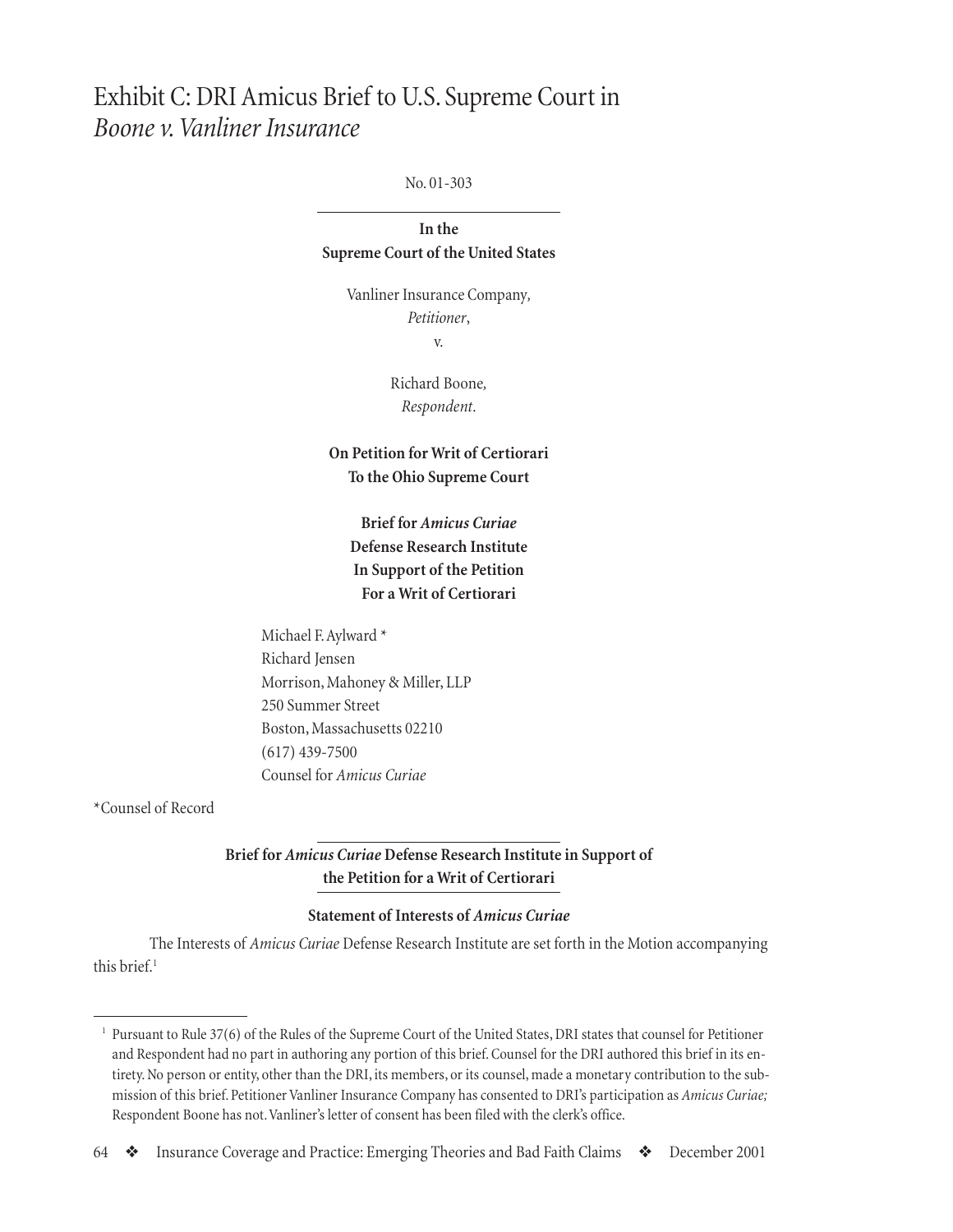#### **Summary of Argument**

The Ohio Supreme Court's ruling that the attorney-client privilege may be completely subverted in any case in which a plaintiff merely alleges that an insurance defendant has acted in bad faith is at odds with the recent experience of the state courts that have evolved the common law governing the attorney-client privilege. In particular, the analysis eliminates the procedural and substantive safeguards that the privilege affords to parties in civil litigation. With respect to the question of procedural safeguards, the lower court's ruling entirely ignores the threshold elements of proof that this Court has declared in cases such as *United States v. Zolin*, 491 U.S. 554, 109 S. Ct. 2619, 105 L.Ed.2d 469 (1989) must be met in order to fall within recognized exceptions to the privilege, such as those concerning communications engaged in for the purpose of furthering crime or fraud. In *Zolin*, this Court ruled that a party seeking to avoid the privilege on the basis of such an exception must first make a *prima facie* showing of fraud. Second, this *prima facie* case is subject to confirmation by the trial court through an *in camera* review of the disputed documents and communications. Such procedural safeguards protect defendants from an abuse of the discovery process and one-sided access to crucial documents that otherwise serve to undermine the adversary system of justice.

The lower court's refusal to adopt even these threshold protection is a radical departure from the recent experience of the state courts, particularly inasmuch as the *Zolin* standards apply in cases of criminal wrongdoing, a far more serious group of cases than a claim such as this, where an insurer is merely alleged to have acted unreasonably in regard to a policyholder's claim for insurance benefits. As there is no allegation of criminal conduct or fraudulent activity on the part of Vanliner, nor do the communications relate to future conduct in any respect, even the standards in *Zolin* are inadequate to prevent the very sort of fishing expedition that this Court was concerned about in erecting these safeguards for cases implicating the "crime-fraud" exception.

The "reason and experience" of state supreme courts that have addressed this issue outside of Ohio have emphasized the vital need that insurers have to consult with and obtain the advice and guidance of counsel to guide them in making claims handling determinations. This right to have unfettered access to the advice of counsel is crucial in the period of time with which this case is concerned, the threshold period after which a claim has been received but prior to an insurance company making a final determination as to whether to accept or deny a claim for insurance benefits. The lower court's ruling, if allowed to stand, will have a chilling effect on the willingness of insurers to seek legal advice regarding close coverage questions and will inhibit the flow of information between a lawyer and a client that this Court has repeatedly emphasized as forming the fundamental reason for the existence of this oldest common law privilege. In order to make proper claims determinations and to allow insurance to serve the vital role that it plays in the marketplace by permitting the transfer of risk from policyholders to insurers and insuring that proper claims determinations are made so that claims are properly paid and insurance made available to citizens and businesses at an appropriate cost.

#### **Argument**

The ruling of the Ohio Supreme Court is in conflict with established principles of due process as well as the manner in which courts throughout the nation have interpreted similar principles governing the attorneyclient privilege and the rights of citizens to obtain advice of counsel. This issue is vital to the administration of justice in the federal courts, as well as state courts throughout the land. If the lower court's holding is to bind parties in Ohio or to be followed by courts in other jurisdictions, insurers will be seriously compromised in their ability to obtain meaningful, candid or timely access to the advice of counsel, thus denying them legal advice as to claims, some justified and others not, that they may be investigating while corrupting the very process by which these entities are required to do business.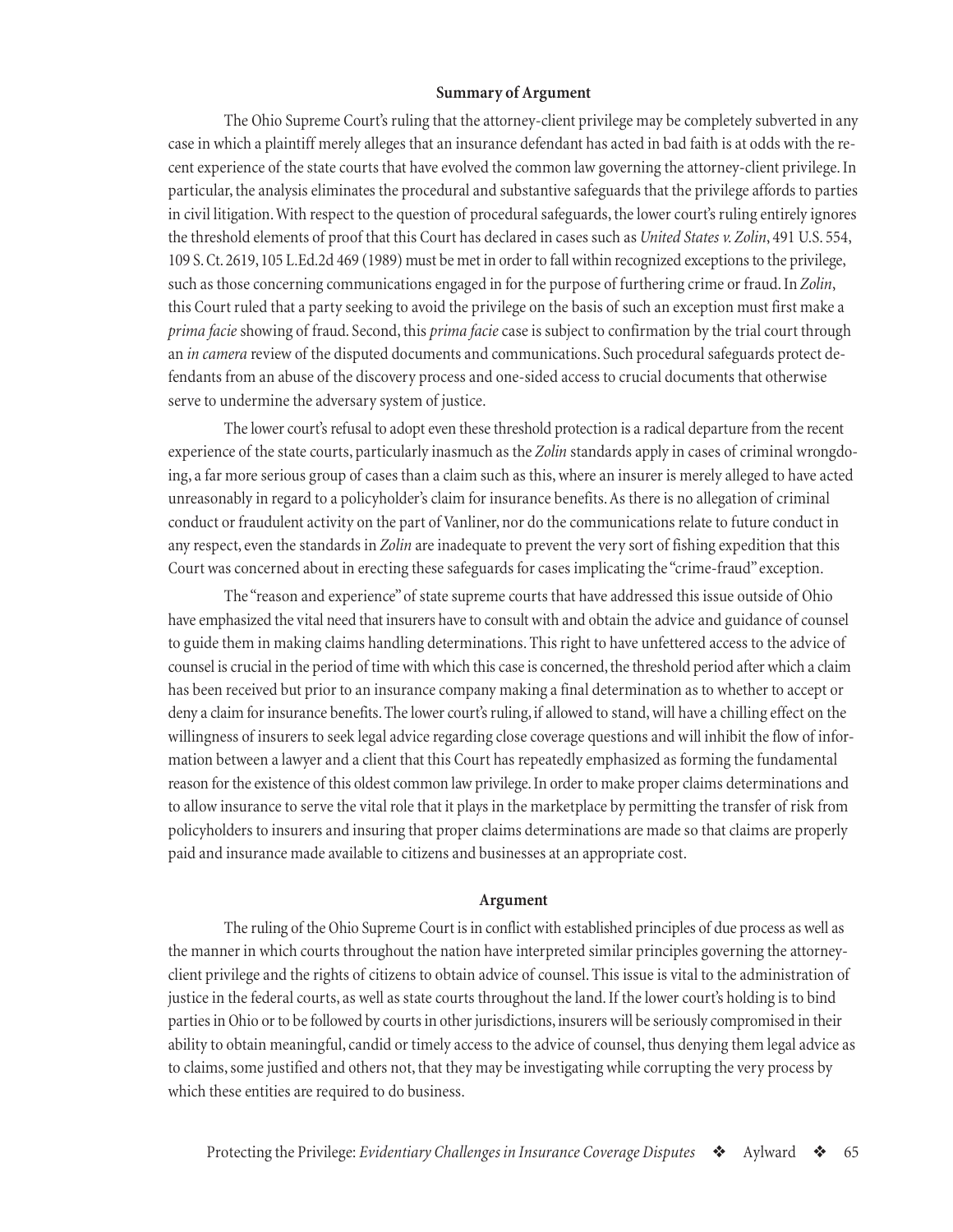The denial of substantive and procedural due process underlying the lower court's opinion, if followed, will have a chilling impact upon the relationship between corporations and outside counsel. Areas in which corporations once felt themselves free to obtain the advice of counsel to assist and guide them in their conduct, will now be subject to discovery and dispute. Insurers will be forced to either seek advice of counsel at their peril or will go forward without the advice of counsel, with untold impacts upon the manner in which important legal decisions are made.

# **I. The Ohio Supreme Court's Ruling Is Contrary to the Reason and Experience of State Courts Concerning the Procedural and Substantive Protections Afforded by the Attorney-client Privilege.**

The attorney-client privilege is "the oldest of the privileges for confidential communications known to the common law." *Upjohn Co. v. United States*, 449 U.S. 383, 389, 101 S. Ct. 677, 682, 66 L. Ed.2d 584 (1981); *Swidler and Berlin v. United States*, 524 U.S. 399, 118 S. Ct. 2081, 141 L.Ed.2d 379 (1998). Its purpose is "to encourage full and frank communication between attorneys and their clients and thereby promote broader public interest in the observance of law and administration of justice." *Upjohn*, 449 U.S. 389, 101 S. Ct. at 682. Such goals may only be accomplished, however, if clients are permitted to make full disclosure in the free and competent expectation that the information and confidences that they share with attorneys will be protected from discovery in coverage litigation.

In prior decisions, this Court has recognized that its interpretation of the scope of the attorney-client privilege is guided by "the principles of the common law… as interpreted by the courts… in the light of reason and experience." *Swidler and Berlin v. United States*, 524 U.S. at 403, 118 S. Ct. at 2084. In considering the scope of such privileges, a court must assess whether "reason and experience" "promotes sufficiently important interests to outweigh the need for probative evidence." *Jaffee v. Redmond*, 518 U.S. 1, 9-10, 116 S. Ct. 1923, 1928 (1996).

The lower court's analysis overturns established principles of the common law that are embodied in prevailing case law among the States. Interpreted in the light of reason and experience, that body of law requires that the legal protections accorded to communications between an attorney and a client not be waived without constitutional protections including, at a minimum, requirements that the claimant establish a *prima facie* case for denying the privilege and a court's independent verification by *in camera* review of the claimed documents.

The right to confidential communications between insurers and their attorneys has repeatedly been affirmed by state courts interpreting the common law.2 *See, e.g. Tackett v. State Farm Fire & Cas. Ins. Co.*, 653 A.2d 254, 260 (Del. 1995); *Thomas v. First Assurance Life of America*, 606 So.2d 957, 960 (La. App. 3rd Cir. 1992); *Palmer by Diacon v. Farmers Ins. Exchange,* 861 P.2d 895, 905-06 (Mont. 1993); *Maryland Am. Gen. Ins. Co. v. Blackmon* 639 S.W.2d 455, 458 (Tex. 1982); *State ex rel Dudek v. Circuit Court for Milwaukee County*, 34 Wis. 2d 559, 582-83 150 N.W.2d 387, 400 (1967); *Arnold v. Mountain West Farm Bureau Mutual Ins. Co.*, 707 P.2d 161 (Wyo. 1985).

Likewise, federal courts applying state law have refused to find that the attorney-client privilege is abrogated by the mere assertion of a bad faith allegation in the plaintiff 's complaint. See *Ferrara & DiMercurio v. St. Paul Mercury Ins. Co.,* 173 F.R.D. 7, 11 (D. Mass. 1997), *aff 'd on other grounds*, 240 F.3d 1 (1st Cir. 2001); *Dion v. Nationwide Mut. Ins. Co.*, 185 F.R.D. 288, 294 (D. Mont. 1998); *National Industrial Transformers, Inc. v. Atlantic Mutual Ins. Co.*, 1993 WL 158373 (S.D.N.Y. 1993) (ruling otherwise "would create an unwarranted exception to the attorney-client privilege and result in discovery of privileged communications and work product in virtually every insurance coverage dispute"); *Brennan v. Western National Mutual Ins. Co.*, 198 F.R.D. 660, 663 (D.S.D.

<sup>2</sup> This common law guarantee has been codified in some jurisdictions. *See, e.g., California Evidence Code*, § 954 (protecting "confidential communications" between an insurance company and its attorneys).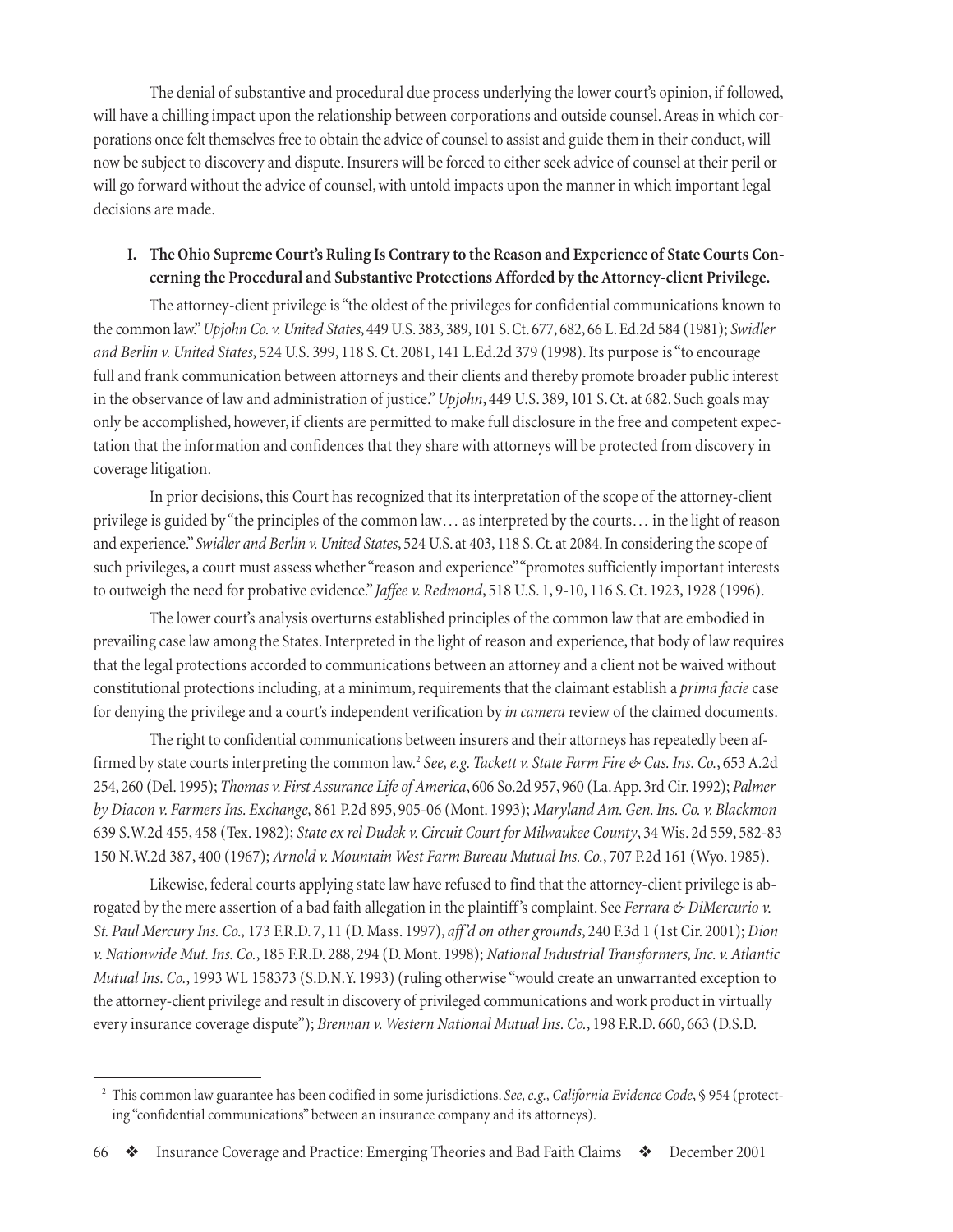2001) (rejecting plaintiff 's argument that an exception to the attorney-client privilege exists in bad faith cases simply because of the nature of the litigation).

Such rulings have recognized the vital role of candid communications in guiding the business of insurance. As noted by the Indiana Court of Appeals, "communications between attorney and client and advice given by the attorney must remain confidential to insure the proper functioning of the legal system." *Hartford Financial Services Group v. Lake County Park and Recreation*, 717 N.E.2d 1232, 1237 (Ind. App. 1999).

Likewise, in affirming the confidential nature of communications between an insurer and its coverage counsel, the California Court of Appeals declared in *Aetna Cas. & Sur. Co. v. Superior Court*, 153 Cal. App.3d 467, 474, 200 Cal. Rptr. 471, 474 (1984) that:

> A contrary rule would have a chilling effect on an insurance company's decision to seek legal advice regarding close coverage questions and would dis-serve the primary purpose of the attorney-client privilege—to facilitate the uninhibited flow of information between a lawyer and client so as to lead to an accurate ascertainment and enforcement of rights.

As the Montana Supreme Court opined in *State ex rel. U.S. Fidelity and Guar. Co. v. Montana Second Judicial Dist. Court,* 783 P.2d 911, 916 (Mont. 1989):

> An insurance company must have an honest and candid evaluation of a case, possibly including a 'worst case scenario.' A concern by the attorney that communications would be discoverable in a [third-party] bad faith suit would certainly chill open and honest communication…. It could also impede settlements.

In *Guaranty Nat'l Ins. Co. v. George*, 953 S.W.2d 946, 948 (Ky. App. 1997), the Kentucky Court of Appeals concluded that a legal opinion obtained by an insurer was protected by the attorney-client privilege and therefore not discoverable in a subsequent bad faith action:

> To develop an exception in bad faith cases against insurers would impede the free flow of information and honest evaluation of claims. In the absence of fraud or criminal activity, an insurer is entitled to the attorney-client privilege to the same extent as other litigants.

In light of these concerns, it is the rule in most states, that "a party cannot force an insurer to waive the protections of the attorney-client privilege merely by bringing a bad faith claim." *Tackett v. State Farm Fire & Cas. Ins. Co.*, 653 A.2d 254, 260 (Del. 1995). As a trial court later commented, "[o]ne of the goals of the Supreme Court's decision in *Tackett* was to make sure that a plaintiff in a bad faith action not be able to go on an expedition into the envisioned 'gold mine' that is the claims file just on the basis of a complaint and answer." *Clausen v. National Grange Mutual Ins. Co.*, 730 A.2d 133, 144 (Del. Super. Ct. 1997).

Likewise, in *Hartford Financial*, 717 N.E.2d at 1237, the Indiana Court of Appeals held that:

A simple assertion that an insured cannot otherwise prove a case of bad faith does not automatically permit an insured to rummage through the insurer's claims file.

In light of the "reason and experience" of these courts in assessing the vita role of this common law privilege in the insurance context, the Ohio court's "not worthy of protection" exception to the attorney-client privilege is a dangerous and unwarranted infringement on the constitutional protections underlying this oldest and most vital common law privilege.

**II. The Ohio Supreme Court's Ruling Represents an Unwarranted Expansion of the Recognized Common Law Exceptions to the Attorney-client Privilege.**

As this Court has recognized, the policy decisions of the States bear on the question whether to "recog-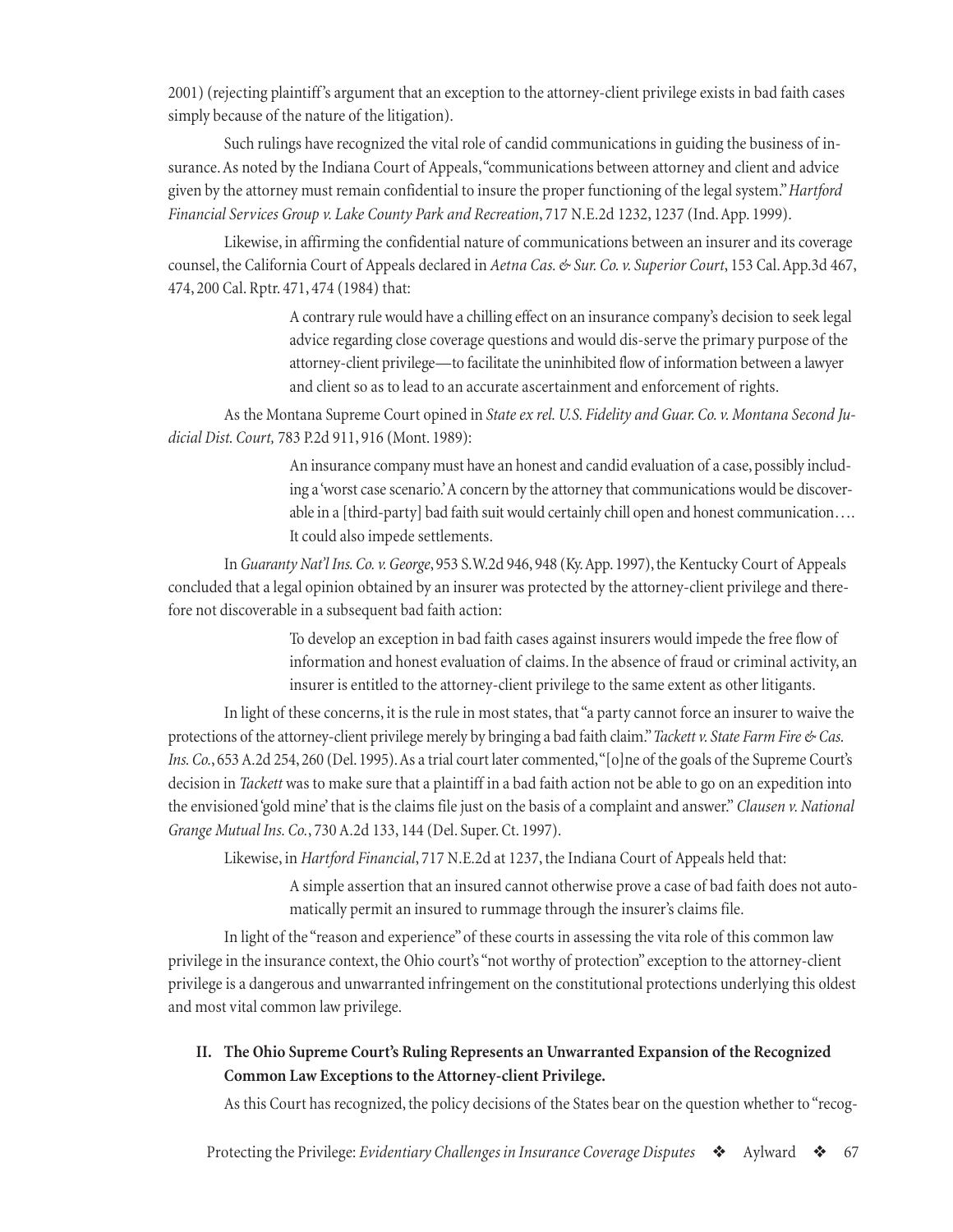nize a new privilege or amend the coverage of an existing one." *Jaffee v. Redmond*, 518 U.S. 1, 13, 116 S. Ct. 1923, 1929-30 (1996).

The States have, in turn, expressed the need for caution before adopting exceptions to this fundamental privilege. *See, e.g. Metropolitan Life Ins. Co. v. Aetna Cas. & Sur. Co.*, 249 Conn. 36, 52, 730 A.2d 51, 60 (1999) ("[e]xceptions to the attorney-client privilege should be made only when the reason for disclosure outweighs the potential chilling of essential communications"). This caution is evident in the manner in which state courts have interpreted the two most commonly recognized exceptions to the privilege: (1) "at issue" waiver and (2) the crime-fraud exception.

### **A. The "At Issue" Waiver Doctrine.**

Like any other party, an insurer can waive the attorney-client privilege. Waiver may occur when an insurer raises its reliance on the advice of counsel as an affirmative defense to a claim of bad faith or other misconduct.

For the most part, courts have interpreted this "at issue" exception conservatively. See *Metropolitan Life,* 730 A.2d at 61(a communication is not "at issue" just because it is relevant, however, nor does "reliance upon legal advice within the process of adhering to contract terms… automatically place the actual legal advice at issue"); *Ex parte State Farm Fire & Cas. Co.*, 2001 WL 306919 (Ala. 2001) (communications from coverage counsel were not placed at "issue" merely because party sought to have bills for those legal services paid).

Such an explicit "at issue" waiver is wholly different, moreover, from a determination that advice of counsel automatically loses its privileged character based on the plaintiff 's pleadings at the very outset of the case and prior to any adjudication of coverage.

### **B. The "Crime-Fraud" Exception.**

An exception to the attorney-client privilege has also been recognized for communications that are intended to advance a criminal or fraudulent enterprise. *In Re Grand Jury Proceedings*, 183 F.3d 71, 75 (1st Cir. 1999). However, this "crime-fraud" exception plainly has no application here.

First, this exception only applies to future wrongdoing, where Vanliner has been sued for past misconduct only. Second, before the crime-fraud exception to the privilege applies, a claimant must make a threshold showing of its applicability. Finally, in order for the exception to be given effect, the documents in question must be subject to a court's *in camera* review.

Although the lower court did not attempt to rely on the "crime-fraud" exception to support its legal analysis, it is all the more telling that its holding, while broader than would have been permitted under a "crimefraud" analysis, contains none of the *Zolin* safeguards that this Court has guaranteed with respect to cases in which litigants seek to invoke the "crime-fraud" exception to the attorney-client privilege.

# **III. The Ohio Supreme Court's Ruling Denies a Defendant the Procedural Protection That Is Vital to a Citizen's Access to Advice of Counsel.**

Apart from these substantive concerns, the Ohio Supreme Court's analysis and, in particular, its finding that a plaintiff may compel disclosure of concededly privileged communications by merely *alleging* bad faith, would eviscerate the procedural protections that this Court has recognized are essential to a citizen's right to counsel. In particular, the lower court denied the petitioner the protection of the attorney-client privilege without (1) any threshold showing by the claimant that there was factual support for his allegations or (2) permitting *in camera* inspection of the subject documents by the trial court to confirm whether they fell within the crime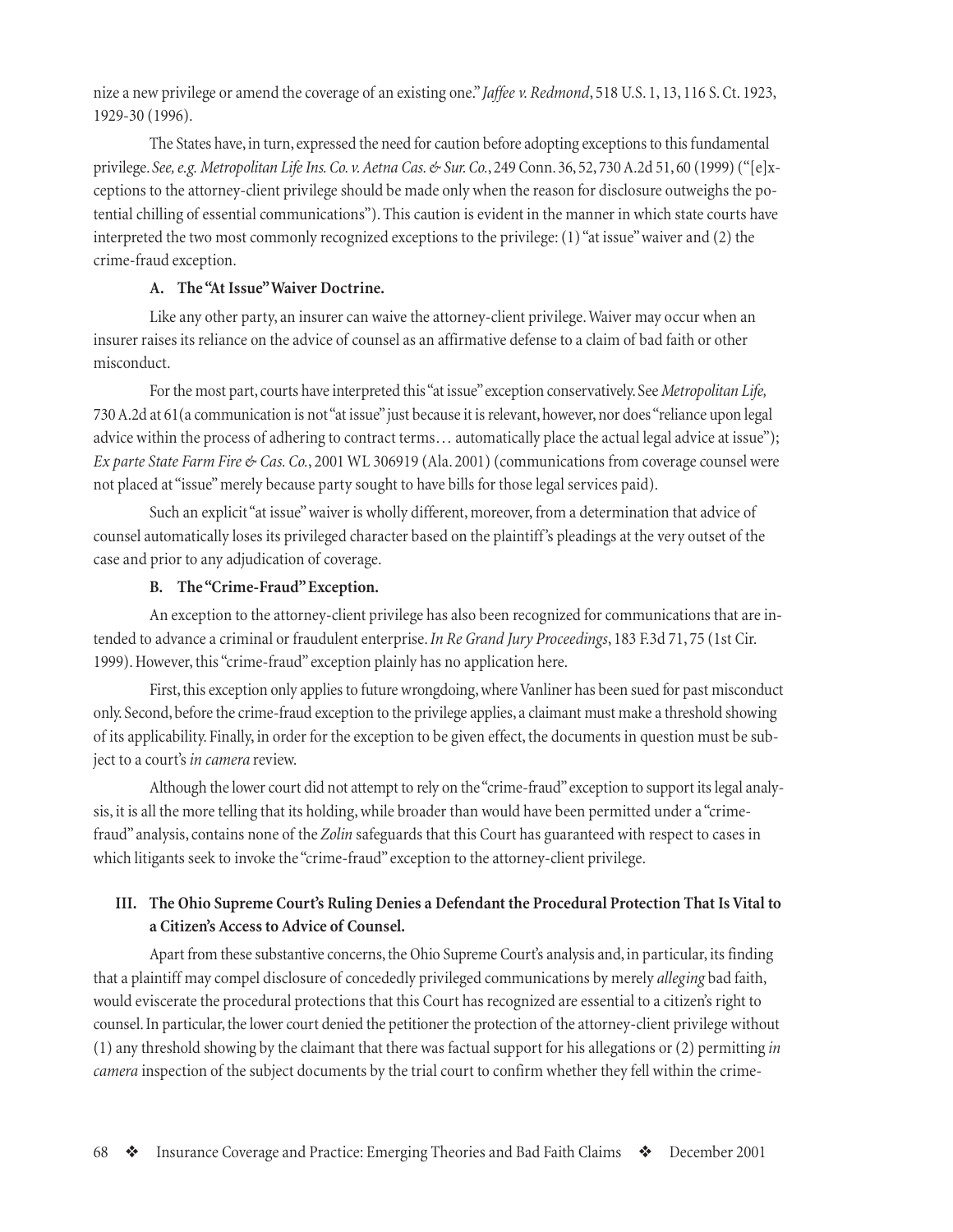fraud exception or some other constitutionally-recognized exception to the privilege. In so doing, the lower court failed to follow the teachings of this Court or the reason and experience of state courts.

In *United States v. Zolin*, 491 U.S. 554, 109 S. Ct. 2619, 105 L.Ed.2d 469 (1989), this Court set forth the parameters for the use of *in camera* review in cases where parties assert the crime-fraud exception to the attorneyclient privilege. First, "the judge should require a showing of a factual basis adequate to support a good faith belief by a reasonable person" that *in camera* review of the materials may reveal evidence to establish the claim that the crime-fraud exception applies. 491 U.S. at 472, 109 S. Ct. at 2631. At the same time, this Court recognized the need for careful procedures to be undertaken in connection with such review:

> A blanket rule allowing *in camera* review as a tool for determining the applicability of the crime-fraud exception… would place the policy of protecting open and legitimate disclosure between attorneys and clients at undue risk. There is also reason to be concerned about the possible due process implications of routine use of *in camera* proceedings. Finally, we cannot ignore the burdens *in camera* review may place upon the district courts, which may well be required to evaluate large evidentiary records without open adversarial guidance by the parties.

> There is no reason to permit opponents of the privilege to engage in groundless fishing expeditions, with the district courts as their unwitting (and perhaps unwilling) agents. Courts of Appeals have suggested that *in camera* review was available to evaluate claims of crime or fraud "only when justified" or "in appropriate cases"... We agree. (Case citations omitted).

#### *Zolin*, 491 U.S. at 571, 109 S.Ct. at 2630.

Therefore, "before engaging in *in camera* review to determine the applicability of the crime-fraud exception, the judge should require showing of a factual basis adequate to support a good faith belief by a reasonable person that *in camera* review of the materials may reveal evidence to establish the claim that the crime-fraud exception applies." *Zolin*, 491 U.S. at 572, 109 S.Ct. at 2631.

In contrast to *Zolin* and state court cases that have since embraced its standard, *Vanliner* stands alone in recognizing a previously unstated exception for conduct that is "unworthy" of protection. All previous bad faith cases that have reached this result have done so on the basis of the "crime-fraud" exception (likening bad faith to a species of fraud) and have therefore afforded insurers the procedural safeguards guaranteed by this Court in *Zolin*. *Vanliner* stands alone in denying defendants these protections.

In *United Services Automobile Ass'n v. Werley*, 526 P.2d 28 (Alaska 1974), the Alaska Supreme Court declared that a policyholder claiming bad faith might, under certain circumstances, be entitled to obtain privileged claim materials possessed by its insurer. The court ruled that the insured must do more than allege bad faith, however. Rather, it must make a *prima facie* showing of fraud, such that "the evidence in favor of a proposition be sufficient to support a finding in its favor, if all the evidence to the contrary be disregarded." *Id.* at 32, n.15. Further, as the Alaska Supreme Court has since declared in *Central Construction Co. v. The Home Ind. Co.*, 794 P.2d 595, 600 (Alaska 1990), quoting *Zolin*, "the judge should require a showing of a factual basis adequate to support a good faith belief by a reasonable person" that *in camera* review of the materials may reveal evidence to establish the claim that the crime-fraud exception applies.

Likewise, in *Caldwell v. District Court*, 644 P.2d 26 (Colo. 1982), the Colorado Supreme Court ruled that an insured seeking to compel the disclosure of privileged documents in an insurance bad faith case must do more than merely allege fraud or bad faith. In order to prevail, the party attempting to show that the exception to the privilege applies must first make "a factual showing 'adequate to support a good faith belief by a reasonable person that wrongful conduct sufficient to invoke the… fraud exception… has occurred.'" *Id.* at 33. If the trial court finds the requisite factual showing has been made, the requested documents are subject to an *in camera* inspec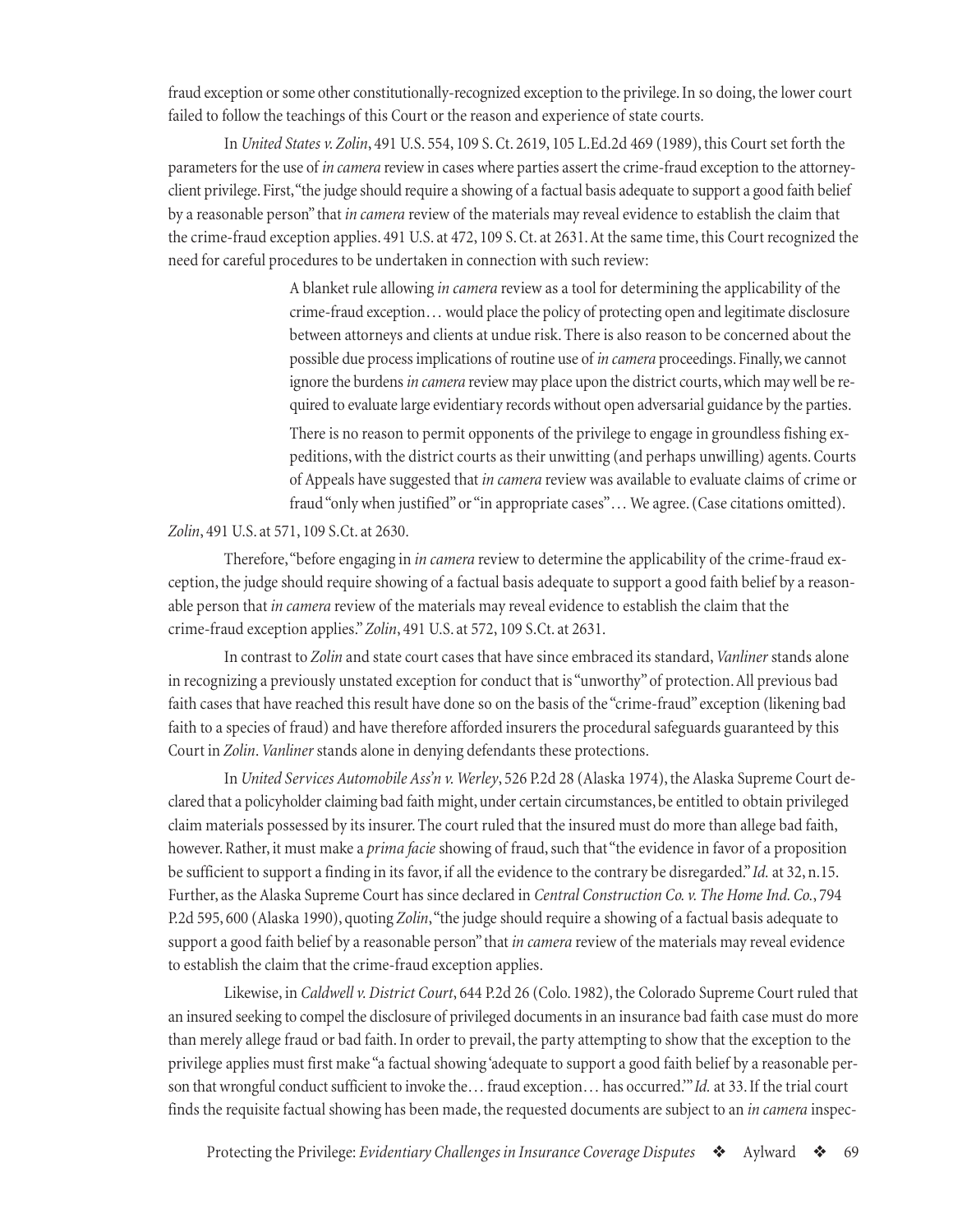tion, at the trial court's discretion, to determine whether there is a "foundation in fact for the charge." *Id. Accord Escalante v. Sentry Ins. Co.*, 743 P.2d 832, 842 (Wash. Ct. App. 1987), *review denied*, 1988 WL 632337 (Wash. 1988). If the insured cannot make this threshold showing, however, there is no need for *in camera* review of the disputed documents. *Barry v. USAA*, 989 P.2d 1172, 1176 (Wash. Ct. App. 1999) (affirming privilege in light of insured's failure to establish initial "factual showing").

As in *Zolin* and *Kerr v. U.S. District Court*, 426 U.S. 394, 404, 96 S.Ct. 2119, 2124, 48 L.Ed.2d 725 (1976), it is constitutionally impermissible to restrict the scope of the privilege in the manner proposed by the Ohio Supreme Court without providing for some sort of threshold showing of proof by the claimant that is then subject to independent verification by the court through an *in camera* inspection of the documents in question. This *in camera* inspection, while arguably prejudicial to the defendant's rights since the trial judge's views may be affected by the contents of the documents that he or she inspects, at least provides a threshold safeguard against the potential for abuse of discovery inherent in the unguarded approach authorized by the Ohio Supreme Court.

In light of the careful guidance set forth by this Court in *Zolin*, with respect to an exception to the privilege in cases of criminal wrongdoing, it is all the more shocking that the privilege should be denied to a civil litigant in a case that merely involves unsupported allegations of unreasonable conduct that do not rise to the level of criminal wrongdoing.

## **IV. The Ohio Supreme Court's Limitation on the Attorney-client Privilege Will Impair the Business of Insurance and Fair and Impartial Operation of Our Adversary System of Justice.**

Insurance plays an important role in the commerce of the United States by allowing citizens and businesses to transfer risk to insurers. As this Court recognized in *Commodity Futures Trading Commission v. Weintraub*, 471 U.S. 343, 348, 105 S. Ct. 1986 (1985),the protections afforded by the attorney-client privilege are no less important to corporations than they are to individual citizens.

Owing to the significance of insurance, the States have enacted various statutes governing the manner in which insurers investigate and handle claims, and have established significant statutory and common law penalties for mishandling claims or acting unfairly or deceptively. At the same time, the very value of insurance is subverted if insurers are obliged to pay unwarranted claims, diverting resources away from where they are needed and driving up the costs of insurance for all policyholders.

This Court has recognized that the protection of the attorney-client privilege is not without its consequences. In particular, that information that is indubitably relevant may thereby be shielded from discovery. *Trammel v. United States*, 445 U.S. 40, 50, 100 S. Ct. 906, 912, 63 L. Ed.2d 186 (1980). At the same time, it is recognized that the adversary system of justice ceases to function where one side is deprived of unfettered access to counsel at an early and critical stage of the development of a legal dispute or, alternatively, where the legal advice that it obtains is fully discoverable by its adversary.

In light of these concerns, this Court has been properly cautious in imposing restrictions on the attorneyclient privilege and, indeed, has affirmed its expanded scope in recent cases. *See, e.g. Swidler and Berlin v. United States*, 524 U.S. 399, 118 S. Ct. 2081 (1998) (privilege persists even after death of attorney) and *Jaffee v. Redmond*, 518 U.S. 1, 116 S. Ct. 1923 (1996) (recognizing similar privilege for statements made to a psychotherapist).

By promoting full and frank communications between attorneys and their clients, the attorney-client privilege encourages observation of the law and aids in the administration of justice. *Commodity Futures Trading Commission v. Weintraub*, 471 U.S. 343, 348, 105 S. Ct. 1986 (1985) and *Upjohn v. United States*, 449 U.S. at 389, 101 S.Ct. at 682. Contrariwise, requiring corporations to "fly blind" by denying them unfettered access to counsel at the crucial early stage of claims handling where insurers must considered whether or how to address a demand